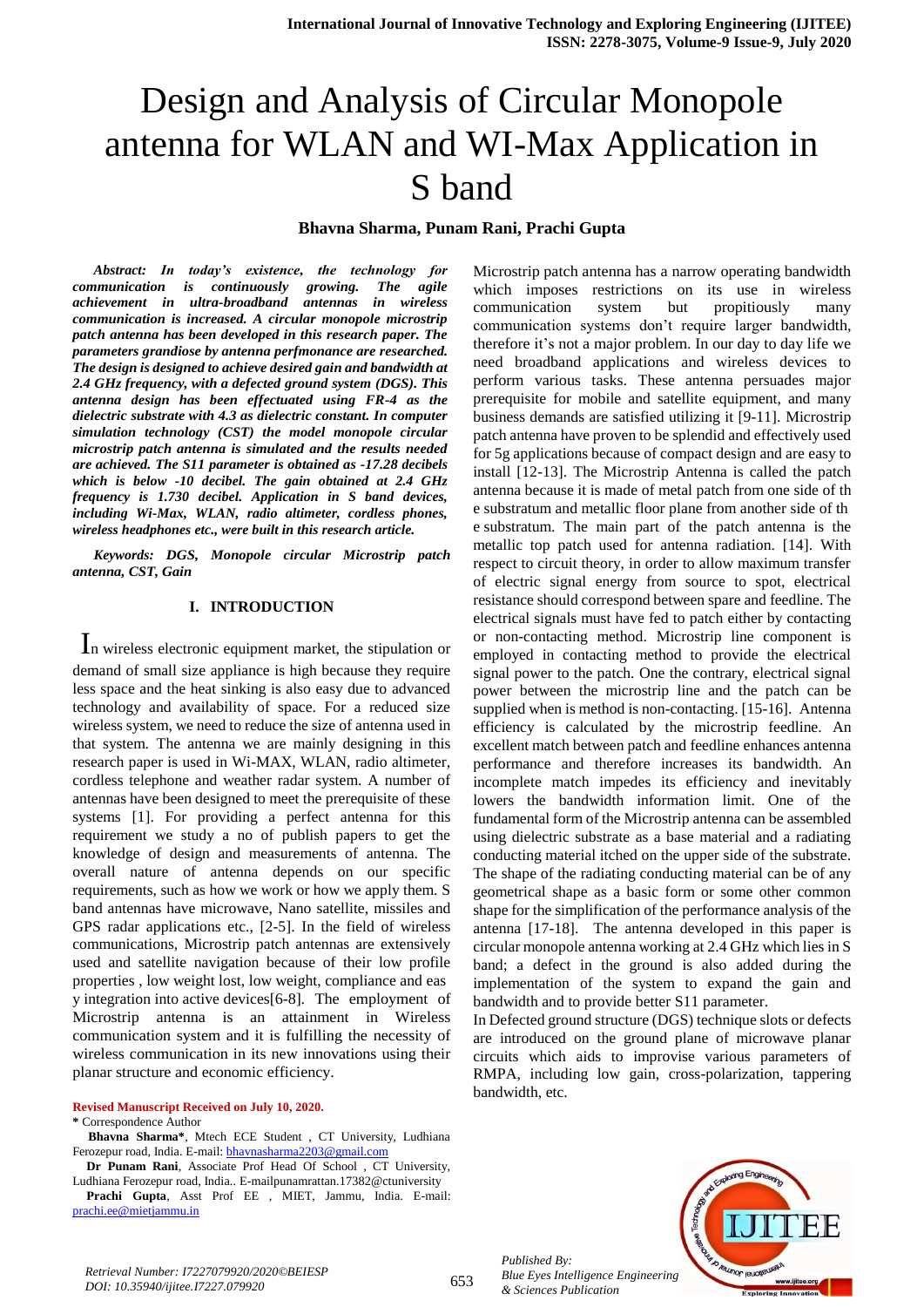# **II. ANTENNA GEOMETRY AND DESIGNING**

The recommended circular monopole antenna element is prepared for WLAN and WI-MAX applications by using FR-4 as a dielectric substratum material with a height of 0.8mm operating at 2.4 GHz , which is a millimeter wave frequency in the S band with relative permittivity  $\epsilon$ r= 4.3. The maximum size of the proposed microstrip patch anteena is  $32 \times 36 \times 0.8$  mm<sup>3</sup>. This compact antenna is fed with coaxial feed so that desired results can be obtained . Length of first feedline is  $L1 = 4.1$  mm and its width  $W1 = 1$  mm, whereas second feedline is used of length Lf =14.8mm and width Wf =4.2mm. Height of patch from the centre to the second feedline is S=8.8mm. This design is simulated on software for computer simulatio n technology (CST). The design was implemented at a frequ ency of 2.4GHz. This monopoly antenna part was designed a s the substratumwith a dielectric constant of 4.3 using FR4 (l ossy). Because the dielectric constant of FR-4 is utterly high, it has proven beneficial to reduce antenna size and thus make it robust and stable.



| Geometry Parameter Notation |    | Dimension of geometry |
|-----------------------------|----|-----------------------|
| in mm                       |    |                       |
| Radius of patch             | R  | 8                     |
| Substrate length            | L  | 36                    |
| Substrate width             | W  | 32                    |
| Substrate height            | h  | 0.8                   |
| Feed length                 | Lf | 14.8                  |
| Feed width                  | Wf | 4.2                   |
| Ground Length               | L  | 36                    |
| Ground Width                | W  | 3                     |
|                             |    |                       |



**Fig 1 : Structure of Circular Monopole Antenna Proposed**



**Fig 1a : Proposed Antenna Design (Front view)**



**Fig 1b : Proposed Antenna Design ( Back view)**



**Fig 1c : Proposed Antenna Design ( 3d view)**

# **III. PERFORMANCE OF THE ANTENNA AND DEBATE**

# **1. S-Parameter**

The coefficient of reflection or the parameter S11 explains the relation between the ports' input output power in an ante nna. When  $S11 = 0$ , it means antenna does not radiate at all and the S - parameter must be 10dB or less for antenna to resonate.

S11 appears to be -17.289267 decible at 2.403 GHz frequen cy in this proposed antenna configuration.

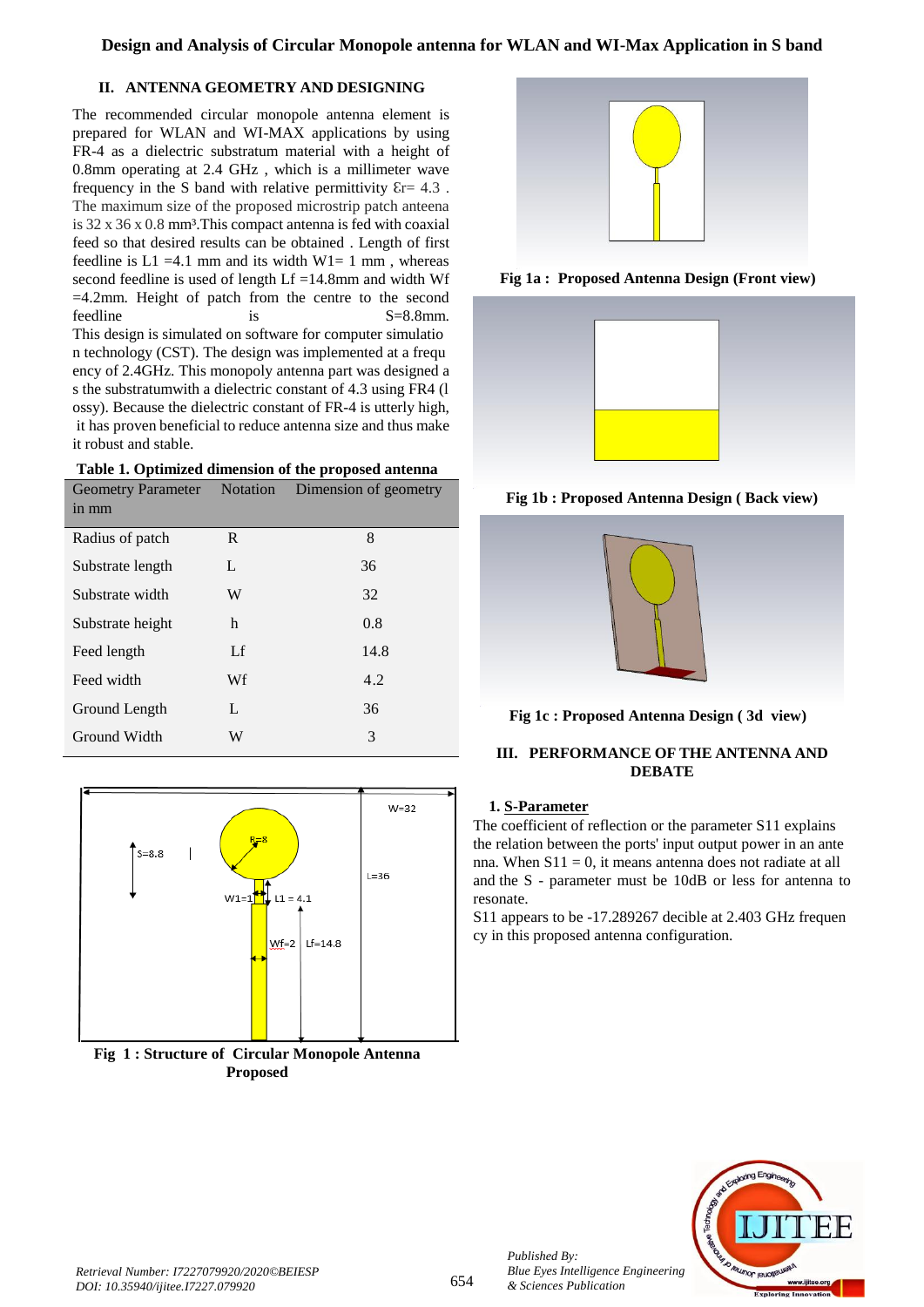

#### **2. . Voltage Standing Wave Ratio**

In a RF system, VSWR gives impedance that matches the transmission line at the load. The designed antenna delivers VSWR at 2.4 GHz frequency as 1.31. The standing wave voltage diagram is shown in fig hereafter.



**Fig 3: VSWR is about 1.31 at 2.4 GHz frequency**

## **2. Gain**

The antenna gain informs us how much power an antenna can deliever in the defined direction.



**Fig 4: 3D Gain is 1.73 dB at 2.4 GHz**



**Fig.5: 3D Directivity is 2.065 dB at 2.4 GHz**

#### **3. Radiation Pattern**

The radiation pattern obtained for the proposed antenna element design shown in fig 6,7 after simulation reflects the radiation pattern at 2.4 GHz frequency.



**Fig 6: Radiation pattern at 2.4 GHz at 180.0 deg**



*Retrieval Number: I7227079920/2020©BEIESP DOI: 10.35940/ijitee.I7227.079920*

*Published By:*

*& Sciences Publication*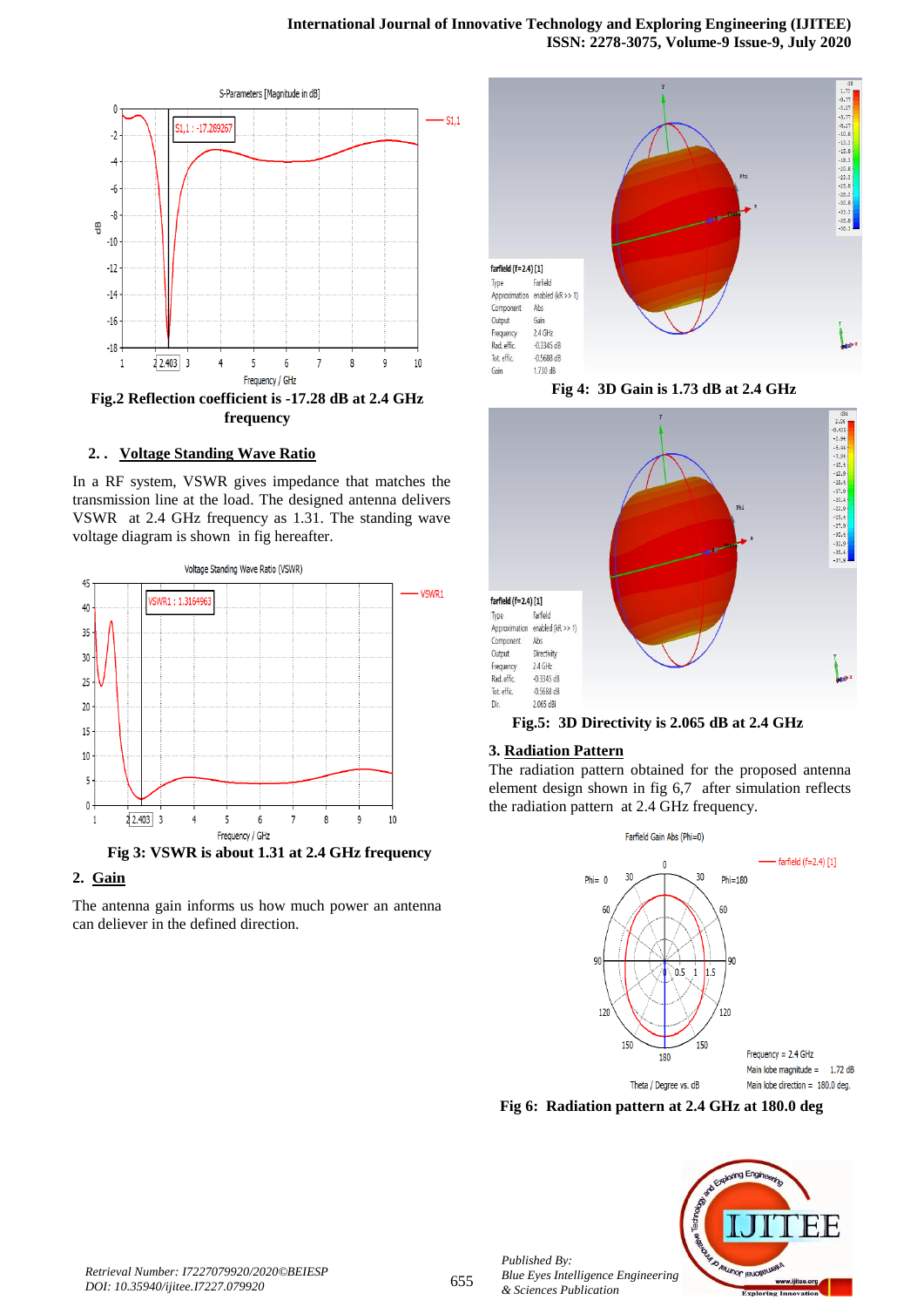## **Design and Analysis of Circular Monopole antenna for WLAN and WI-Max Application in S band**



**Fig 7: Radiation pattern at 2.4 GHz at 178.0 deg**

#### **4. Bandwidth**

The bandwidth for the proposed antenna design comes out to be between 2.23 GHz – 2.59 GHz which lies in S band used for application like Wi-Max, WLAN, radio altimeter, cordless phones, wireless headphones.



#### **IV. CONCLUSION**

The designed antenna resonates at 2.4 GHz resonating frequency suitable for S band implementations. Theoretical research is conducted for the proposed circuit antenna. The theory and the findings agree well with modelling and design carried out using Computer Simulation Technology suite software (CST). The proposed antenna with superstate is relevant to applications for WLAN. The antenna structure suggested have good radiation characteristics with or without superstate. Since the optical transmission attribute S11 is less than −10dB value, we may infer that this is very useful in the S band, including Bluetooth, cordless phones, unlocking of car doors without key, and wireless headphones. Specific approaches such as slotting, array and recurring motifs can be used for future improvisation in order to strengthen antenna gain. By using a substratum with higher dielectric constant, the antenna size could be further reduced. However, if the dielectric material such as Rogers/Duroid is used instead of FR4 as that have relatively

low dielectric constant and dielectric loss value, wider bandwidth and even higher gain could also be attained.

#### **REFERENCES**

- 1. Kuldeep Galav and M.L. Meena , " DESIGN AND ANALYSIS OF QUAD BAND ANTENNA FOR WIRELESS SYSTEMS", KULDEEP GALAV AND M L MEENA: DESIGN AND ANALYSIS OF QUAD BAND ANTENNA FOR WIRELESS SYSTEMS DOI: 10.21917/ijme.2020.0149
- 2. Jonny Dhiman and Sunil Kumar Khah, "Y‑Shaped Microstrip Patch Antennas for L and S Band Using Shared Aperture", Wireless Personal Communications (2020) 111:1–8 https://doi.org/10.1007/s11277-019-06841-w
- 3. Gupta, M., Sachdeva, S., Kumar Swamy, N., & Singh, I. P. (2014). Rectangular microstrip patch antenna using air as substrate for S-band communication. Journal of Electromagnetic Analysis and Applications, 6(3), 38–41
- 4. Sreeja, T. K., Arun, A., & Jaya Kumari, J. (2012). An S-band micro-stirp patch array antenna for nano-satellite applications. In ICGT international conference (pp. 325–328), December. ISBN: 978-1-4673-2635-3
- 5. Sinha, S., & Begam, A. (2012). Design of probe feed microstrip patch antenna in S band. IJECE, 5(4), 417–423.
- 6. Raj Gusain and Sandip Vijay, Comparative analysis of circularly polarizedmicrostrip antenna with cross slot using sinlge and double substrate, International Journal of Computer Applications (0975 – 8887) Volume 98– No.10, July 2014
- 7. Mahender Singh, Radhika, and Priyanka Singh, "Microstrip patch antenna with different polarizations in L-band applications," ICCCNT-2012, July 26-28, 2012, Coimbatore, India
- a. Kordzadeh and F. Hojat Kashani, " A new reduced size microstrip patch antenna with fractal shaped defects," Progress In Electromagnetics Research B, Vol. 11, 29–37, 2009
- 8. Ranjan Mishra, An Overview of Microstrip Antenna, HCTL Open International Journal of Technology Innovations and Research (IJTIR), Volume 21, Issue 2, August 2016.
- 9. Pozar, D. M. and D. H. Schaubert, Microstrip Antennas: The Analysis and Design of Microstrip Antennas and Arrays, IEEE Press, New York, 1995
- 10. Amit Kumar Shrivastava, Ranjan Mishra ,Raj Gaurav Mishra, Ramesh Bharti, "Effect of Microstrip Line Dimensions on Bandwidth Enhancement of a Regular Microstrip Antenna", 3rd International Conference and Workshops on Recent Advances and Innovations in Engineering, 22-25 November 2018
- 11. Samarth Agarwal and Prachi, "High Gain Linear 1×4 X-slotted Microstrip Patch Antenna Array for 5G Mobile Technology", journal of telecommunications and Information Technology,1/2020
- 12. N. Kaur and S. Malhotra, "A review on significance of design parameters of microstrip patch antennas" in Proc. 5th In. Conf. on Wirel. Netw. and Embedd. Syst. WECON 2016, Rajpura, India 2016 (doi: 10.1109/WECON.2016.7993491).
- 13. R. K. Chaurasia, Ranjan Mishra, Raj Gaurav Mishra, Deepak Kumar, Amit Kumar Shrivastava ," Numerical Modelling And Solution Of Microstrip Antenna By Using Caupto Time Fraction RDT Method', International Journal of Scientific & Technology Research Volume 8, Issue 08, August 2019 Issn 2277-8616..
- 14. R. Mishra, J. Jayasinghe, R. G. Mishra, P. Kuchhal, "Design and Performance Analysis of a Rectangular Microstrip Line Feed Ultra-Wide Band Antenna‖", International Journal of Signal Processing, Image Processing and Pattern Recognition, Vol.9, No.6, pp.419- 426, 2016
- 15. RK Chaurasia, Dr Vishal mathur ,"Enhancement of bandwidth for square of micro strip antenna by partial ground and feedline technique"- Asia Pacific Journal of Engineering Science and Technology Volume -3.Issue 1 March 2017, Pages 49–53.
- 16. Brajlata Chauhan and Prachi, "Triple Band High Gain Slotted Antenna", IEEE India Antenna Week, 26-30 May 2014

17. Ranjan Mishra, Raj Gaurav Mishra, R. K. Chaurasia, Amit Kumar Shrivastava, "Design and Analysis of Microstrip PatchAntenna for Wireless Communication", International Journal of Innovative Technology and Exploring Engineering (IJITEE) ISSN: 2278-3075, Volume-8 Issue-7

and Exploring Engin **AN AD ABILITION FELIORE** www.ijitee.org

*Retrieval Number: I7227079920/2020©BEIESP DOI: 10.35940/ijitee.I7227.079920*

*Published By: Blue Eyes Intelligence Engineering & Sciences Publication* 

May, 2019